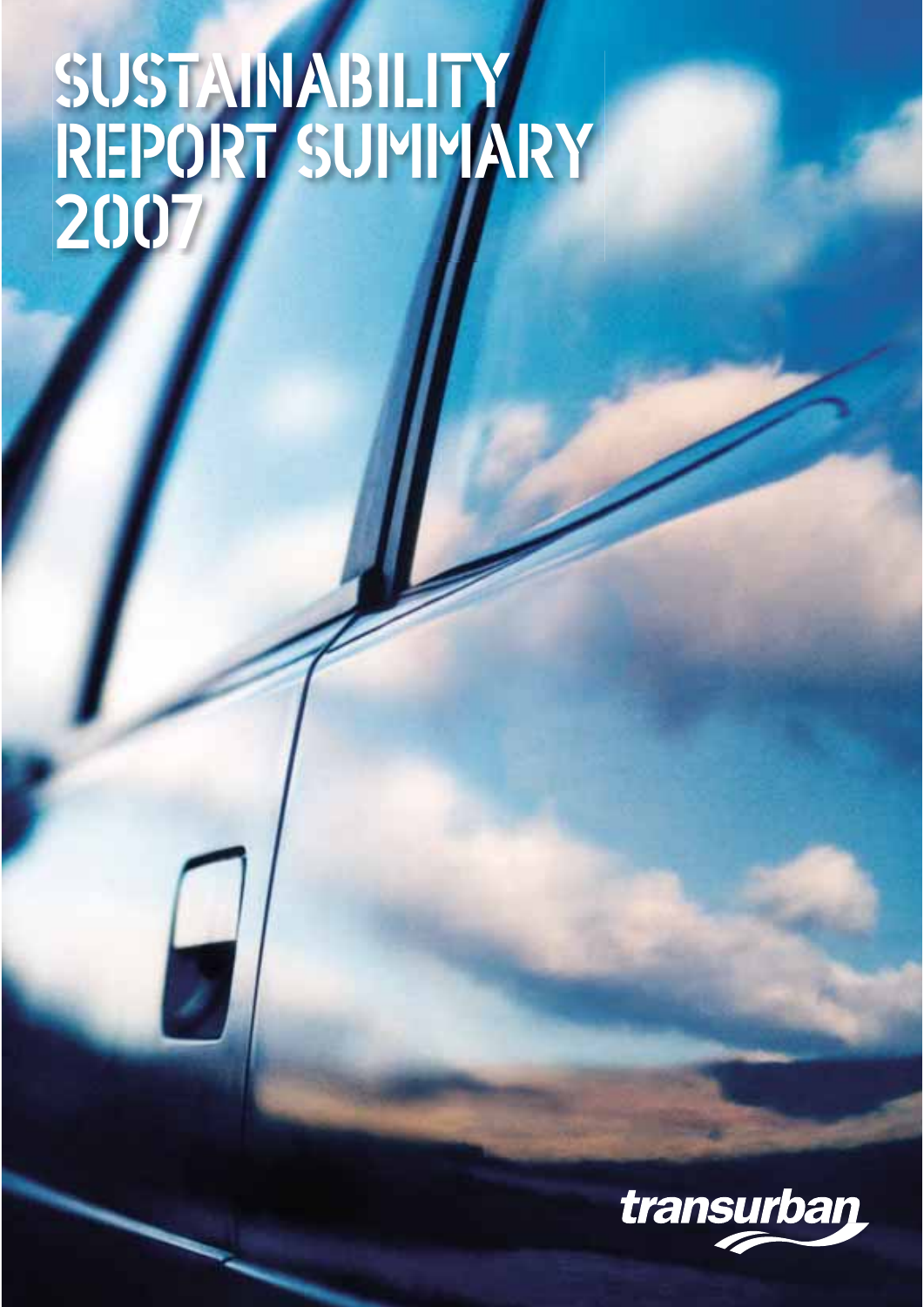## **A new look Sustainability Report**

Transurban's second Sustainability Report adopts a new format this year.

In response to stakeholder feedback, we have produced a full online version as well as this printed snapshot of highlights.

The Sustainability Report Summary outlines our commitment to corporate social responsibility (CSR), presenting the highlights and challenges for the period covering 1 July 2006 to 30 June 2007.

It covers major initiatives in our four pillars of CSR: Customers, Community, Environment and Employees, and features case studies in these areas.

Our full online version of the 2007 Sustainability Report has been GRI checked and meets the content and quality requirements of GRI G3 Application Level A+.



Visit our website www.transurban.com to view the full report.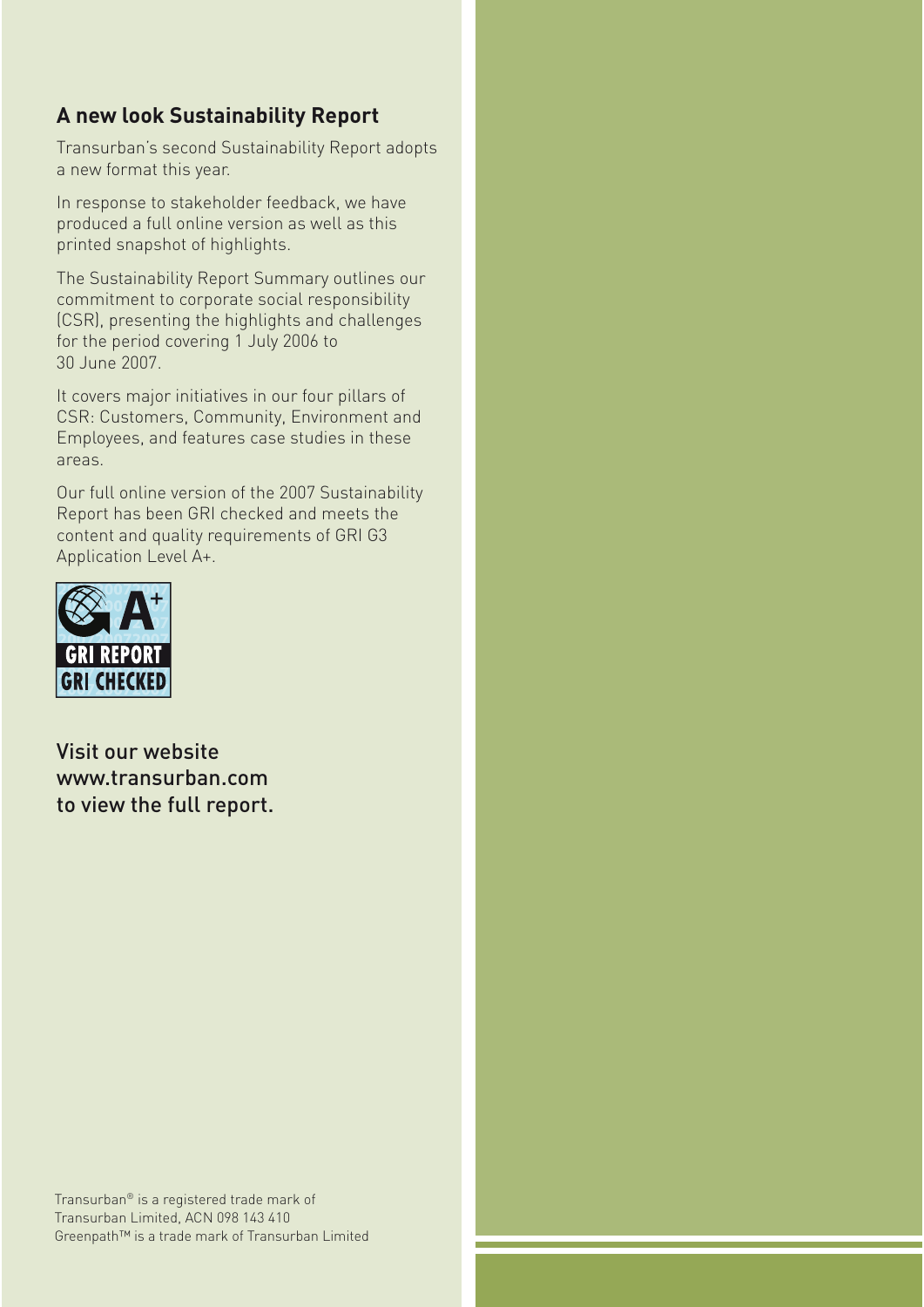## TABLE OF CONTENTS

| Introduction                     | About Transurban            | $\mathbf{2}^{\prime}$ |
|----------------------------------|-----------------------------|-----------------------|
|                                  | Milestones in FY07          | 2 <sup>1</sup>        |
|                                  | Managing Director's message | $\frac{1}{4}$         |
|                                  | Chairman's message          | $\overline{6}$        |
| <b>Customers</b>                 |                             | 8                     |
| Community                        |                             | 12 <sub>2</sub>       |
| Environment                      |                             | 14                    |
| <b>Employees</b>                 |                             | 16                    |
| Assurance statement              |                             | 18                    |
| <b>Enquiries and information</b> |                             | 20                    |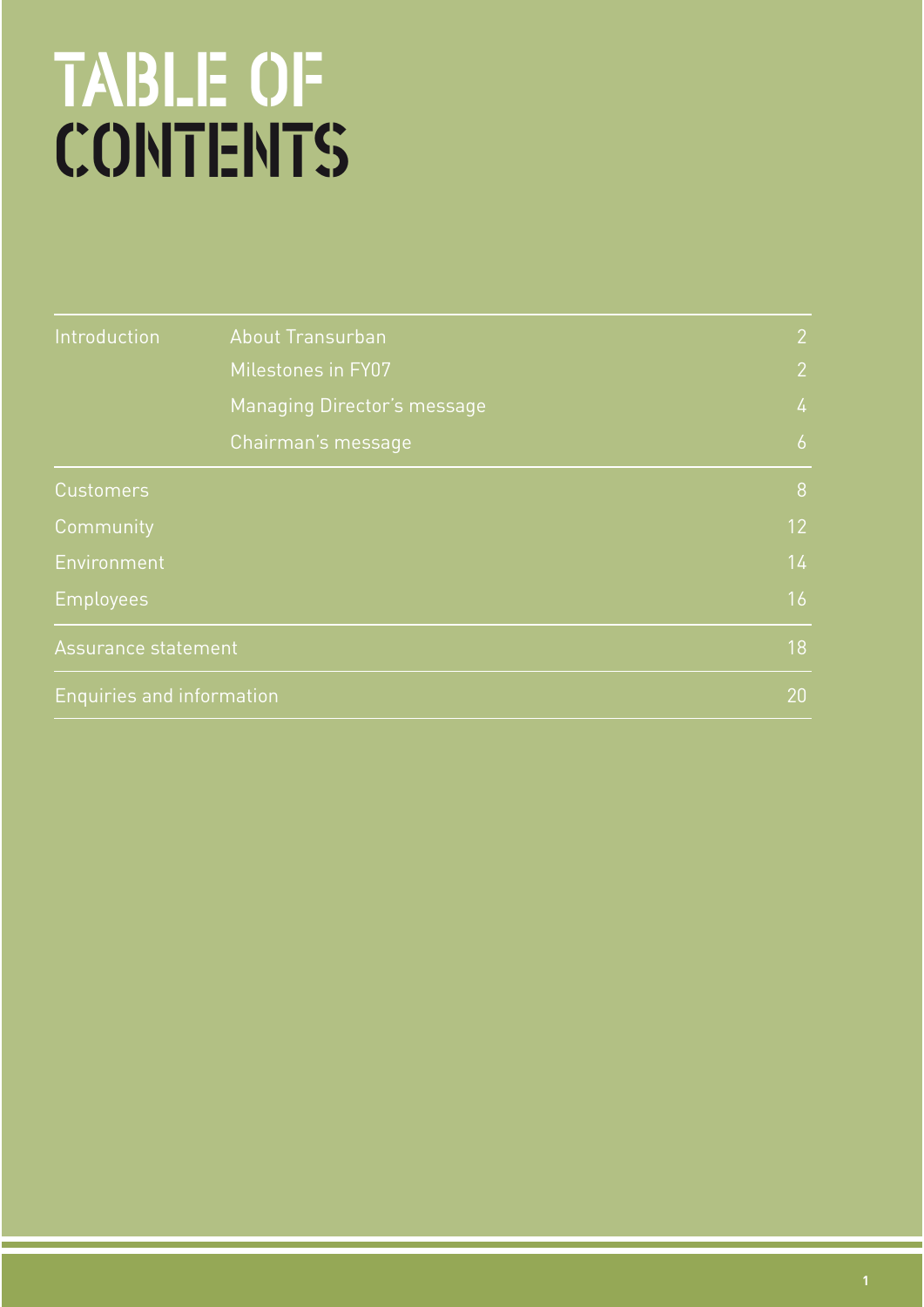# INTRODUCTION

**For more than 10 years, Transurban has been a world leader in the development and long-term management of complex toll road infrastructure. We aim to create innovative and sustainable transport solutions for people and businesses.**

- > At the date of this report, Transurban has interests in seven roads—CityLink in Melbourne, Hill M2, Westlink M7, M1 (Eastern Distributor), M4 and M5 in Sydney and Pocahontas 895 in Richmond, Virginia.
- > Transurban manages three tolling brands in Australia—CityLink, Roam and Roam Express.
- **Transurban is listed on the Australian Securities** Exchange (ASX), where it is consistently ranked within the Top 50 companies.
- Our head office is in Melbourne, Australia, with other offices in Sydney, New York, the Washington DC area, and Richmond, Virginia.
- ▶ We employ nearly 800 people and have more than five million account and non-account customers globally.
- > The principal entities within Transurban Group are Transurban Holdings Limited, Transurban Holdings Trust and Transurban International Limited. Transurban Limited is a subsidiary of Transurban Holdings Limited.

## About Transurban Milestones in FY07

## **Transurban received international recognition for its approach to managing its environmental and social impacts.**

- > Listed for the first time in the Dow Jones Sustainability Indexes (DJSI) World list of high performing companies. DJSI World tracks the performance of the top global sustainability leaders, rating them on economic, environmental and social criteria. Over US\$5 billion is invested in DJSI-based investments.
- Included in the Climate Leaders List (Australia/ NZ) in the Carbon Disclosure Project (CDP). The CDP is managed on behalf of a global group of 225 institutional investors with combined assets of US\$31 trillion under management. This project assesses a company's carbon emissions, reduction targets, climate change preparedness and business innovation in a carbon constrained economy. This was the first year Australian companies were asked to participate in the CDP.
- > Published our first Sustainability Report in November 2006. The theme of the report was 'Connecting Communities'. The theme was chosen as it reflected Transurban's business roads that physically connect communities and our desire to make real connections with our stakeholders. The report was independently assured.

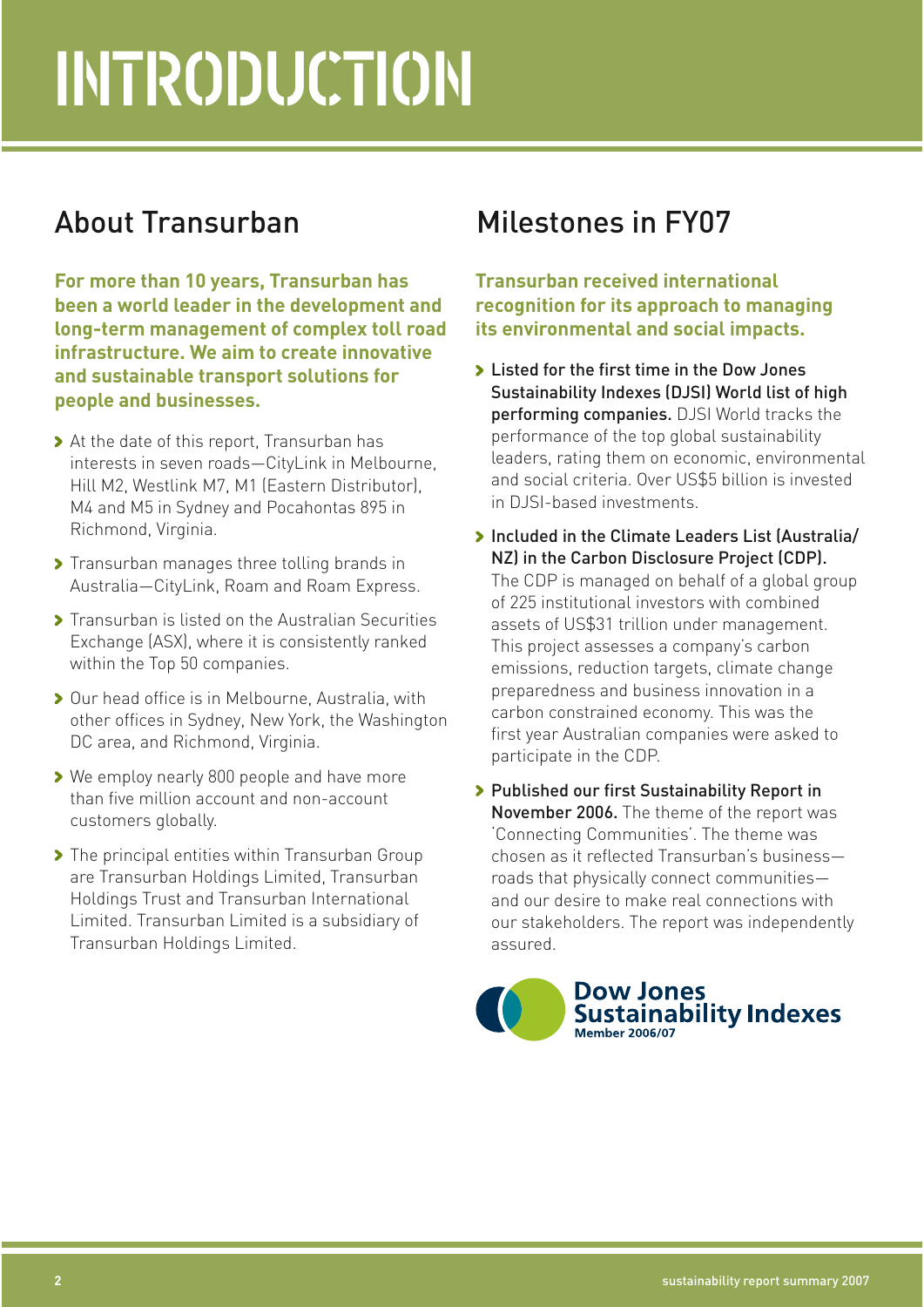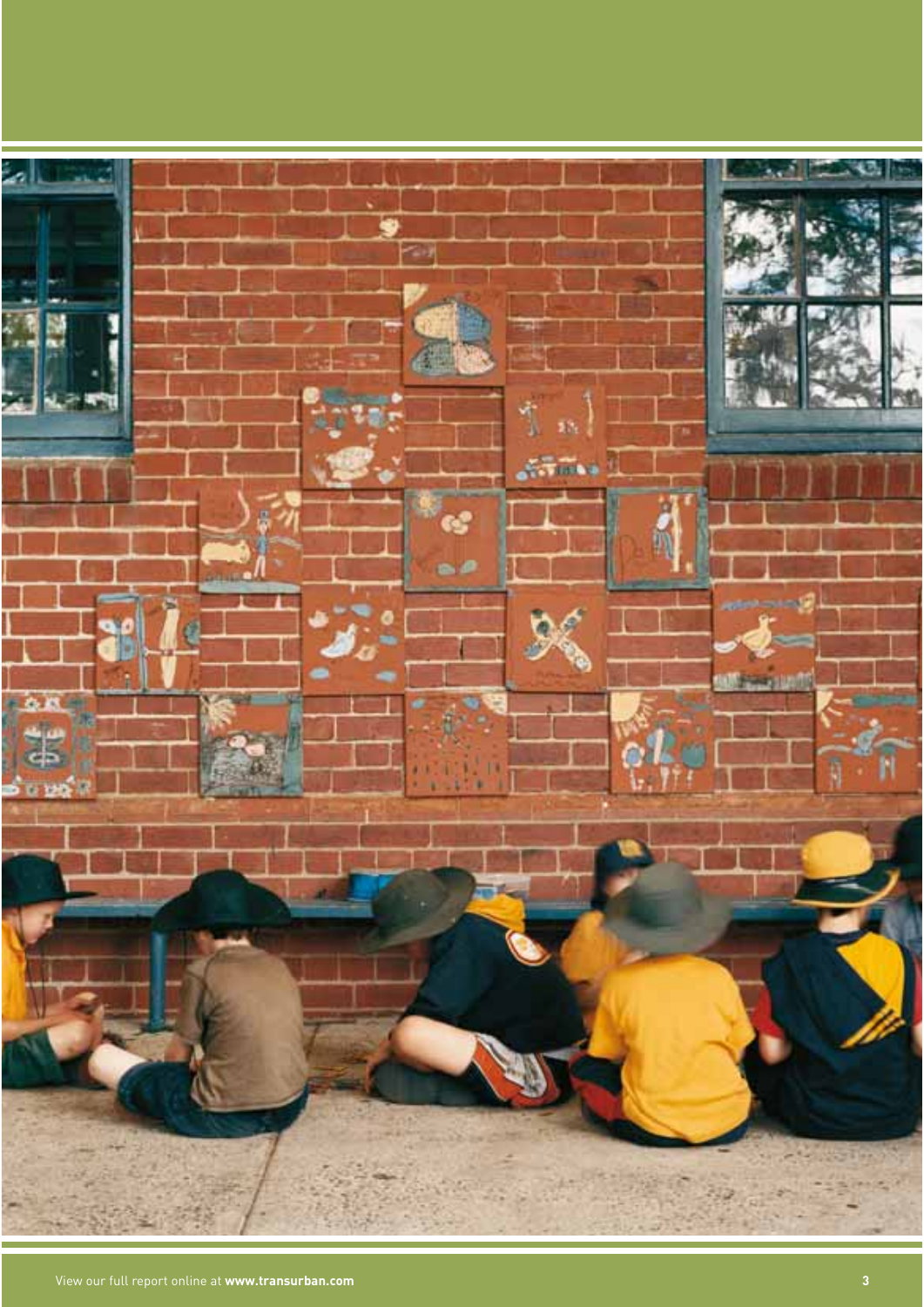# MANAGING DIRECTOR'S MESSA



Kim Edwards, Managing Director, Transurban Group

## **Our aim is to be a sustainability leader in our industry.**

This is our second Sustainability Report. It covers a year in which we made significant progress and received external recognition for our efforts. But there were some areas in which we would like to have achieved more.

Last year we identified three key sustainability challenges:

- **>** managing growth while maintaining and developing our social and environmental commitments
- **>** responding to the global challenge of climate change, and
- > the ongoing debate about the Public Private Partnership (PPP) model.

## Managing growth

We continue to improve the systems and processes we have in place to understand and manage our environmental and social footprints. Many of the systems were pioneered on CityLink and then adapted for other roads. For example, in FY07 we rolled out Transurban's Environmental Management System (EMS) to Hills M2 in Sydney.

The challenge is to keep up with the growth of our business. We now need to ensure the EMS will cover our most recent acquisitions in the US and Sydney.

## Climate change

Transurban now has a clear understanding of its carbon footprint. In FY07, we completed an inventory of our greenhouse gas (GHG) emissions and had it externally verified.

We have emissions figures for the operation of Transurban's wholly owned roads and our corporate offices. We have also developed an in-house traffic model to more accurately measure the GHG emissions generated by vehicles on our Australian roads. In FY08 we will investigate adapting our GHG emissions traffic model for the US.

In FY07, GHG emissions from our operations and corporate offices totalled 35,093 tonnes. By far our biggest source—around 78 per cent of the total Scope 1 and 2 GHG emissions—is from the electricity we use to power the ventilation fans in the Burnley and Domain Tunnels on CityLink. We have reduced our emissions on CityLink by around 10 per cent against our baseline, which is calculated as an average of GHG emissions from 2000–2005.

In June 2007, we introduced Greenpath, a carbon offset program for Australian motorists who can elect to pay to offset the GHG emissions from their vehicles.

Establishing our carbon footprint took longer than we expected and that delayed the development of a formal Transurban policy on climate change with Group-wide targets for reductions in GHG emissions. We now aim to agree on a policy in FY08. As part of this, we will scope making Transurban 'carbon neutral'.

Road construction produces significant volumes of GHG emissions. In FY07 Transurban began a demonstration project which could become a basis for new sustainability standards in our road construction activities.

In Australia the climate change debate and drought over much of the continent has focused community concern on water issues. Transurban's largest use of potable, or fresh water, is in Melbourne.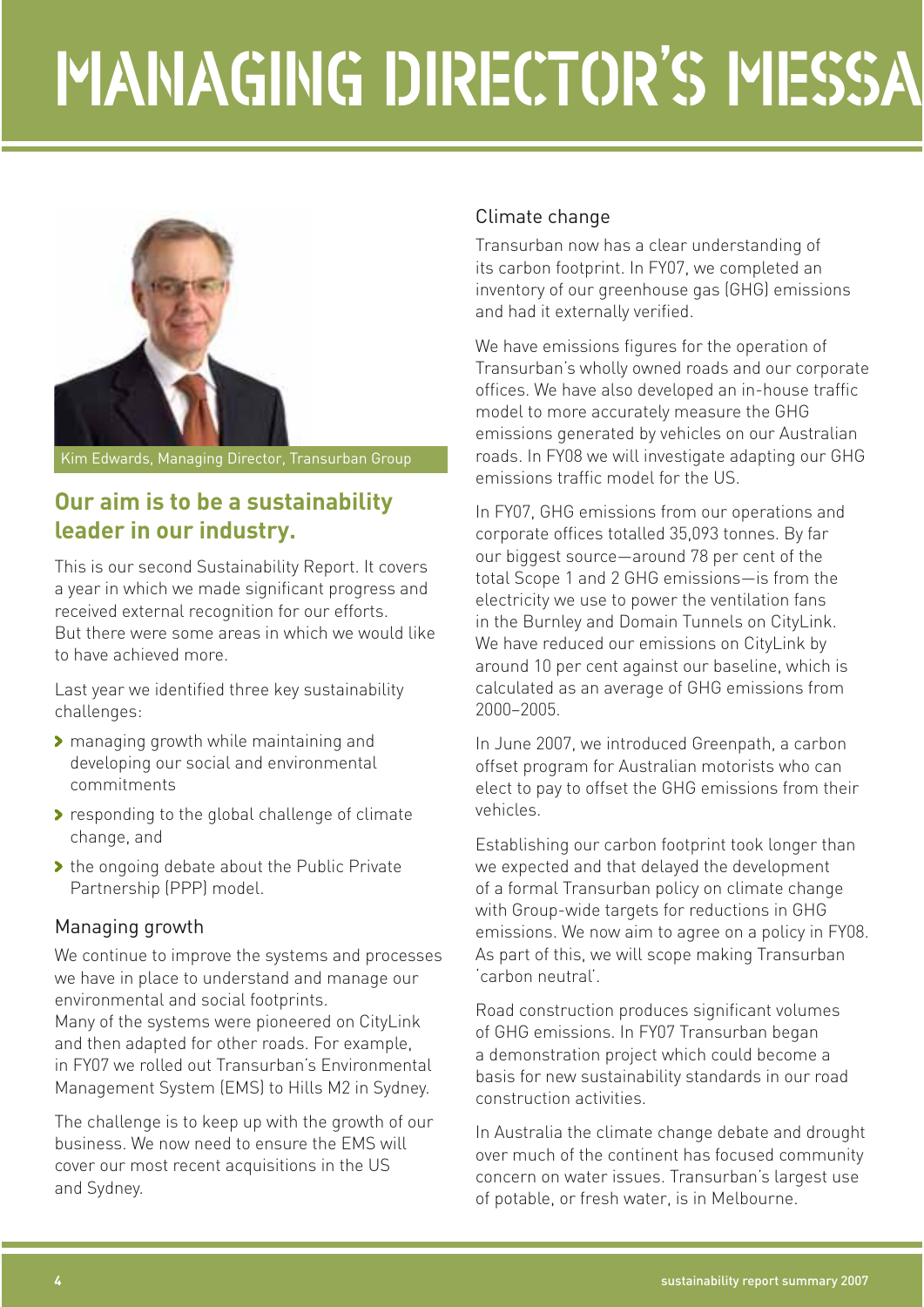Transurban is in the early stages of investigating ways to upgrade the CityLink recycling plant so that groundwater can be further treated and re-used rather than discharged to the nearby Yarra River. We are considering the feasibility of replacing the potable water we buy each year to irrigate plantings along CityLink and to clean filters at the water recycling plant. The rest of the recycled water could be used in nearby parks and sporting fields.

This is another area in which we would like to have made faster progress. Consideration of both funding and technical issues has taken longer than anticipated.

## Public Private Partnerships

Last year we identified community concerns in Australia about the benefits of toll roads provided through Public Private Partnerships (PPP) as one of our key sustainability challenges.

These concerns reflected the unpopularity of the Cross City Motorway project in Sydney at that time. Transurban is not involved in the project.

While some of those community concerns linger, it appears that governments in Australia are still committed to the PPP model. Government officials appear to share Transurban's view that the real debate is not whether PPP road projects are justified, but how they can be structured to deliver maximum community benefits balanced by acceptable investor risk. Successful PPPs free up government funds for community infrastructure needs.

Many people still question the benefits of private sector involvement in the road industry. Transurban will continue to support community information programs on the benefits of PPPs run by industry organisations.

In many countries, the scale of road development required in coming decades far outstrips the ability of the public sector to fund them. We believe this ensures ongoing private sector involvement.



I would like to pay tribute to all the people at Transurban—and there are many of them—who have contributed to this report. The CSR team is responsible for producing the report, but it relies on people across the business to provide data and information.

In last year's report, I said CSR programs matter to employees because they prefer to work for a company that cares about things beyond the bottom line. In the past year, the Transurban Board, senior management and employees have all demonstrated their commitment to CSR.

Kim Edwards Managing Director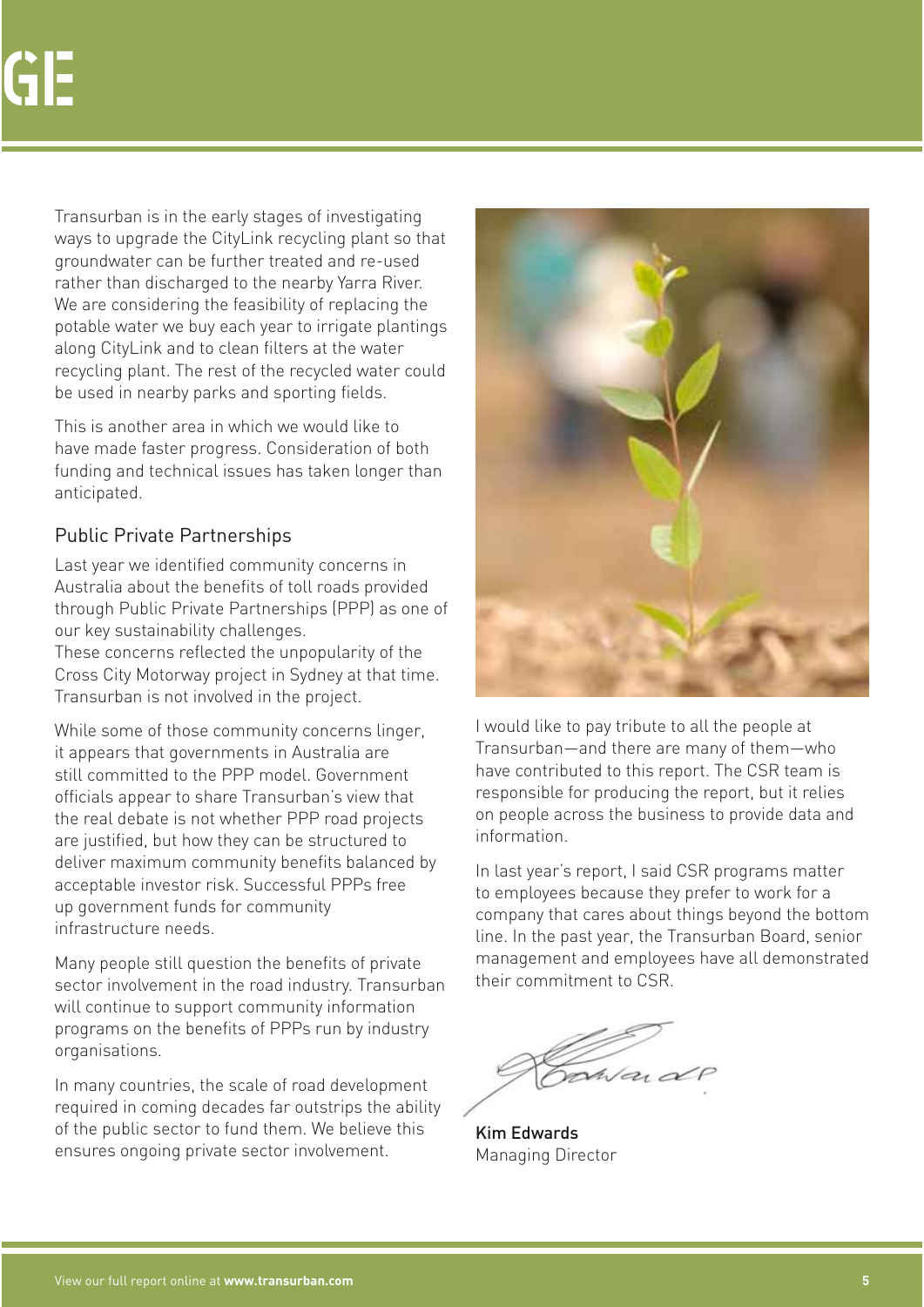# CHAIRMAN'S MESSAGE



## **To me, corporate social responsibility is considering the needs of all our stakeholders for the sake of our future.**

Thirteen years ago, Transurban was formed solely to build one toll road in Melbourne. Our concession, or contract, with the government was very clear we were a single purpose business with a defined start and end date.

But we worked hard to ensure a sustainable future beyond the 34 years of the CityLink concession. We began by negotiating with one of our key stakeholders—the Victorian Government—to be released from our status as a single purpose entity.

Since then we have grown rapidly. We now have interests in seven roads across two continents and are pursuing further opportunities. The story of our growth demonstrates that sustainability has long been central to our vision.

We are committed to the active long-term ownership and operation of toll roads—to the advantage of all our stakeholders, particularly the communities in which we operate. Our hands-on operating model is unique in the toll road industry.

In fact, I can't think of anyone else in the world who thinks about the toll road business exactly the way we do. A sustainable toll road company may seem paradoxical to our critics, but to those who

understand our long-term business approach, it makes perfect sense. Corporate sustainability has moved very quickly from being 'the right thing to do' to being the absolutely necessary thing to do.

But in order for businesses to really embrace sustainability, they need to be serious about making organisational change—even if it ends up costing more financially in the long-term. That's what having a future is about.

Transurban has a culture that encourages and nurtures a sustainable approach. There is a commitment from the Board right through the organisation to making a difference in how we engage with our communities, customers and employees.

What we need to do now is create the circumstances for change within Transurban. We need to embed sustainability across all aspects of the business. It must become a living, breathing part of our corporate DNA.

We also need to continue to work hard to address our three key sustainability challenges: climate change, maintaining a consistent approach to sustainability as we grow, and defending our particular Public Private Partnership model that we believe has served the community so well.

We have received external recognition for our work in sustainability and have made solid progress over the past year. I am optimistic that we are on our way to a sustainable future.

David Ryan AO Chairman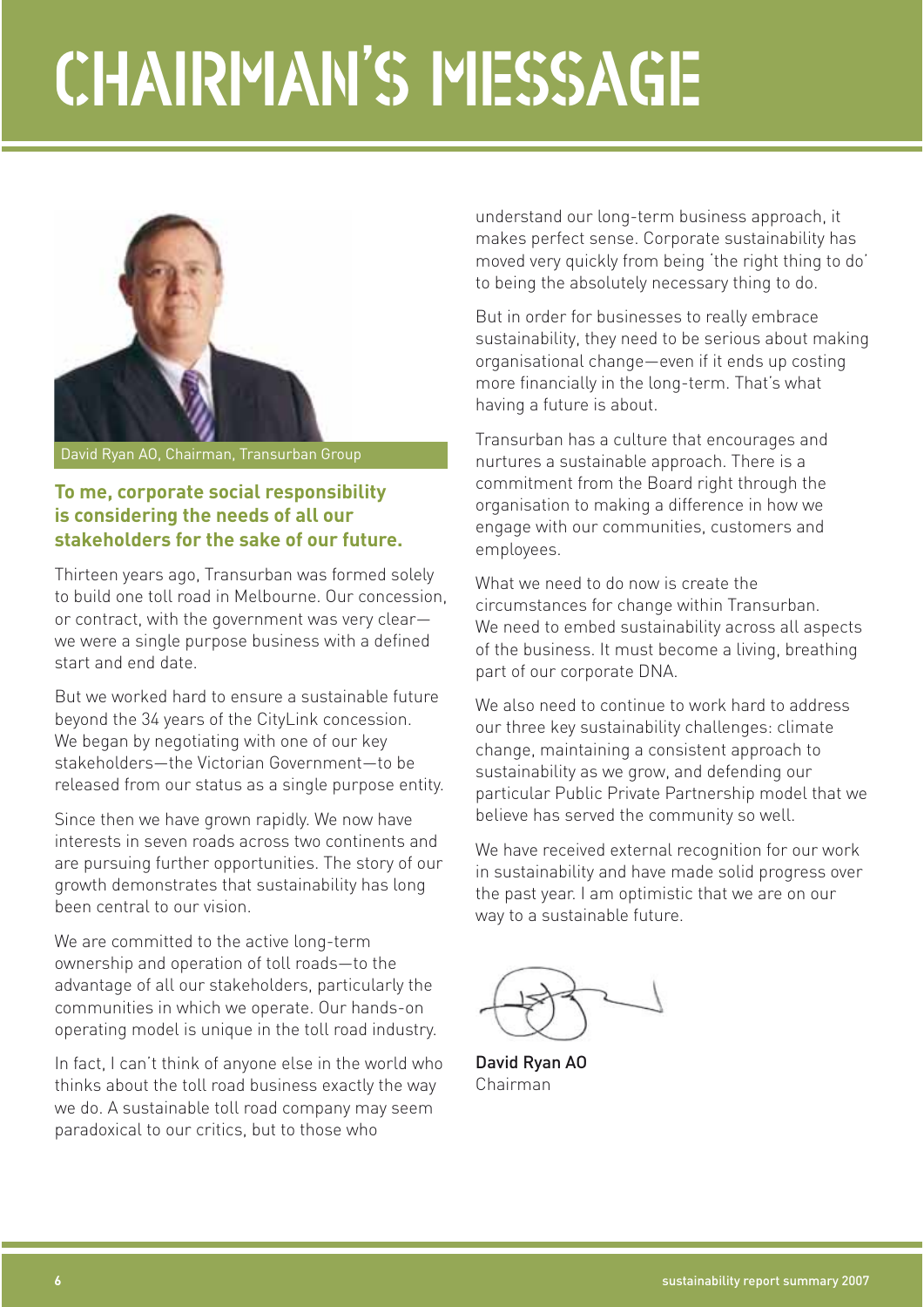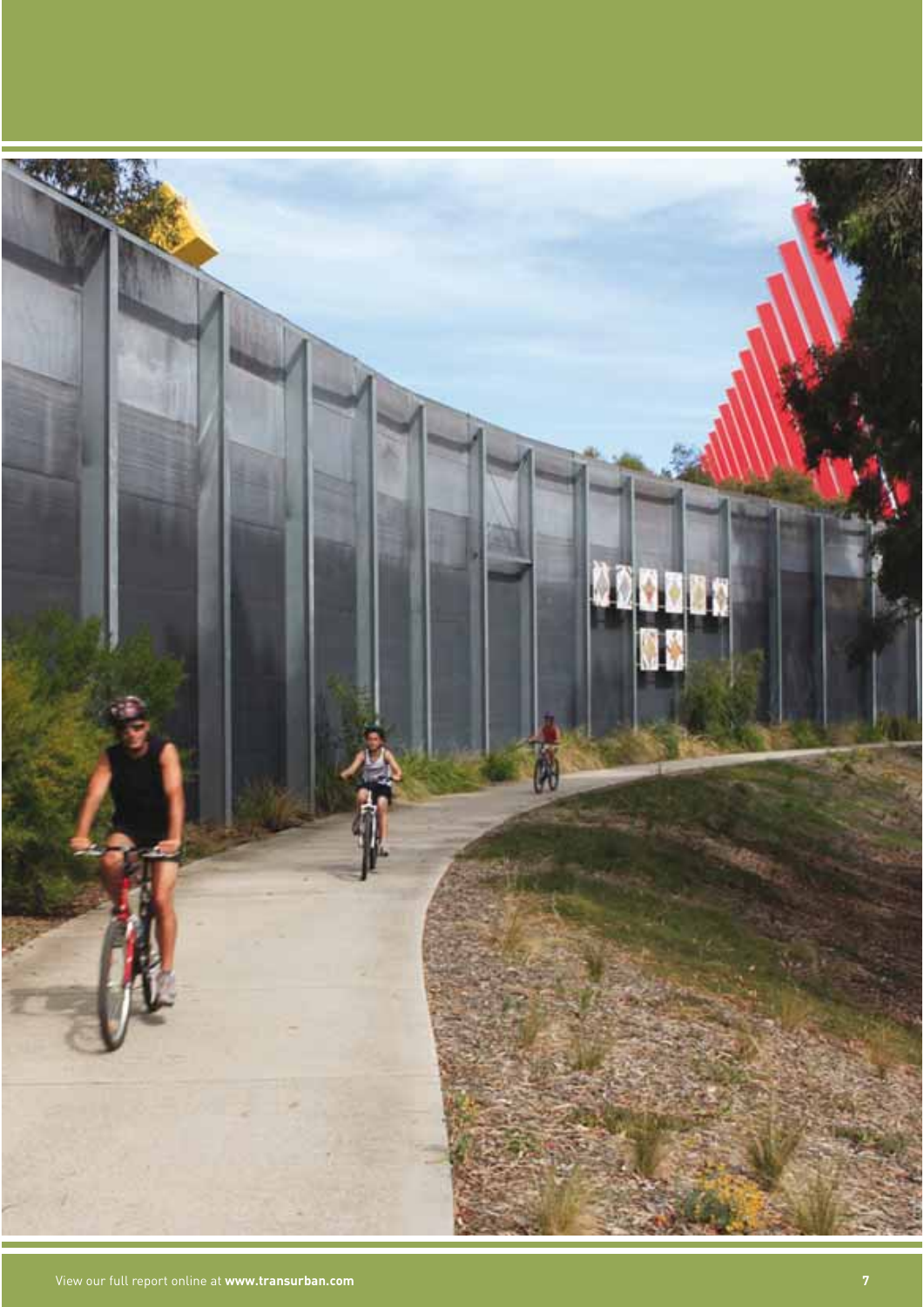## **CUSTOMERS**

**Customer service is a cornerstone of our business. We have more than five million account and non-account customers globally.**

## Our FY07 achievements

- Met or exceeded all published customer service targets on CityLink and Roam annual scorecards. These targets relate to incident response times, customer service, the complaints resolution process and compliance with environmental requirements and regulations.
- Introduced a Financial Hardship Policy allowing Australian customers who have difficulty paying their accounts to negotiate alternative payment solutions.
- Continued our independent Transurban Customer Ombudsman service for Australian customers. We received in the order of 6,900 customer enquiries with 150 (or around two per cent) going to the Ombudsman.

Unfortunately we did not implement a Fraud Incident Register, Fraud Policy and stand-alone Whistleblower Policy as stated in FY07, but have committed to do so in FY08.

### Our commitments in FY08

- Roll-out a Customer Charter to Roam Express and report against customer service targets twice a year.
- Implement a Fraud Incident Register, Fraud Policy and stand-alone Whistleblower Policy.
- Review the M1 (Eastern Distributor) tunnel safety system.
- Relaunch the Pocahontas 895 website to make customer information more accessible.
- **Meet CityLink and Roam customer service** targets.
- > Conduct regular customer feedback surveys.



## **Collision index**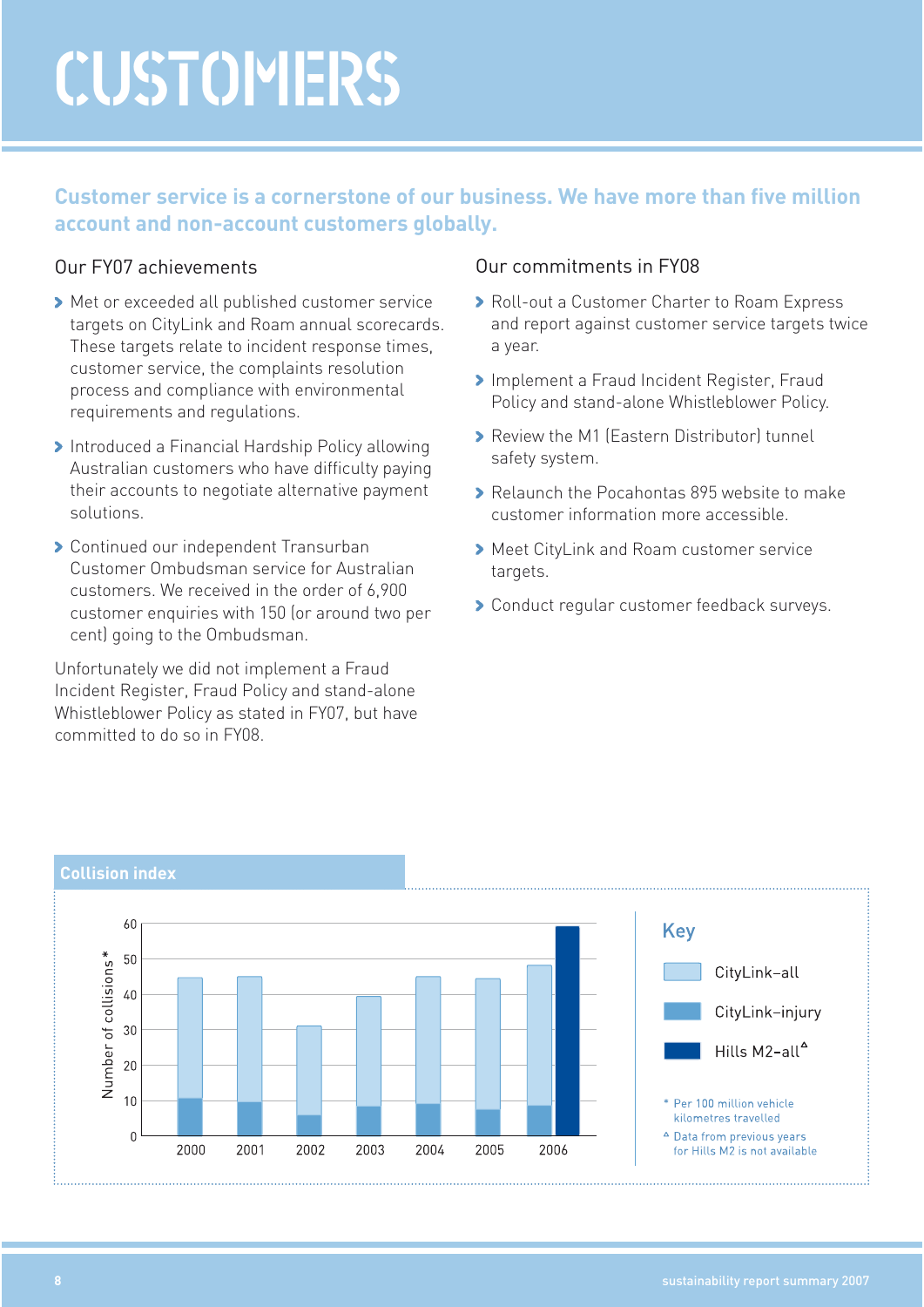## The Burnley Tunnel incident

On Friday 23 March 2007 there was a multivehicle accident and subsequent fire in CityLink's Burnley Tunnel. Three people died as a result of the incident.

At least three trucks and four cars were involved in the incident. Around 240 people were registered and evacuated from the tunnel, leaving their cars behind.

CityLink control room operators triggered the fire deluge and smoke extraction systems in the tunnel. They also activated the public address and radio broadcast system to order the evacuation of motorists.

Our co-ordinated response with the Metropolitan Fire Brigade and Victoria Police ensured the safe evacuation and care of motorists.

Transurban employees were deployed to the Southbank end of the Tunnel portal to help distribute food and water and help motorists register their vehicles.

Transurban's Emergency Strategy Team met to manage the 'off-road' response to the incident in line with the Transurban Emergency Management Plan.

The tunnel was re-opened four days after the incident occurred. Throughout that period, we worked to keep stakeholders informed, and liaised with VicRoads, the Victorian Government's road authority, to provide alternative travel options to keep Melbourne moving.

### Investigation

The Victorian Government called for a report on the incident from Victoria Police and VicRoads. Transurban has also evaluated its emergency response.

The major collision investigation unit of the Victoria Police is investigating the incident while the State Coroner is holding an inquest into the three deaths and the fire.

On advice from Victoria Police and VicRoads and in liaison with Transurban, Victorian Premier Steve Bracks announced a package of measures intended to enhance safety in tunnels in Victoria. The Victorian Government and Transurban are working together to evaluate these measures and to implement items that would result in a net increase to safety on our roads.

## Preparing for emergencies

CityLink holds training activities and exercises to manage emergencies.

In January 2004, CityLink staged a field exercise based on the scenario of a fire and consequent evacuation of more than 100 people from the Burnley Tunnel.

In 2006, we reviewed and refined our Emergency Management Plan, and trained key personnel in desktop exercises.

In January 2007, we held a field exercise involving police, the fire brigade, ambulance services, CityLink incident response crews and Transurban's Emergency Strategy Team. This exercise was escalated to a call-out of the Emergency Strategy Team.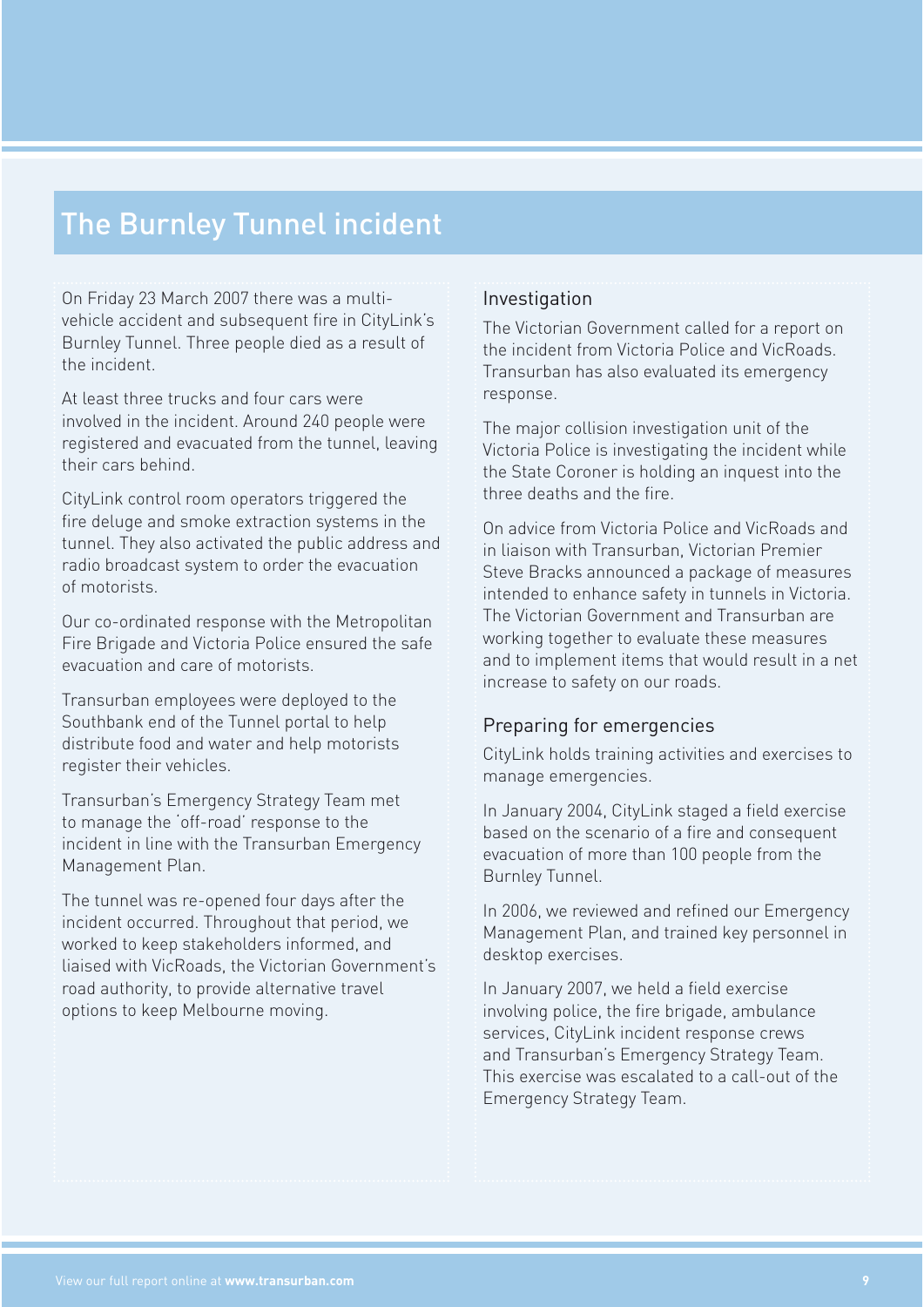# **CUSTOMERS**

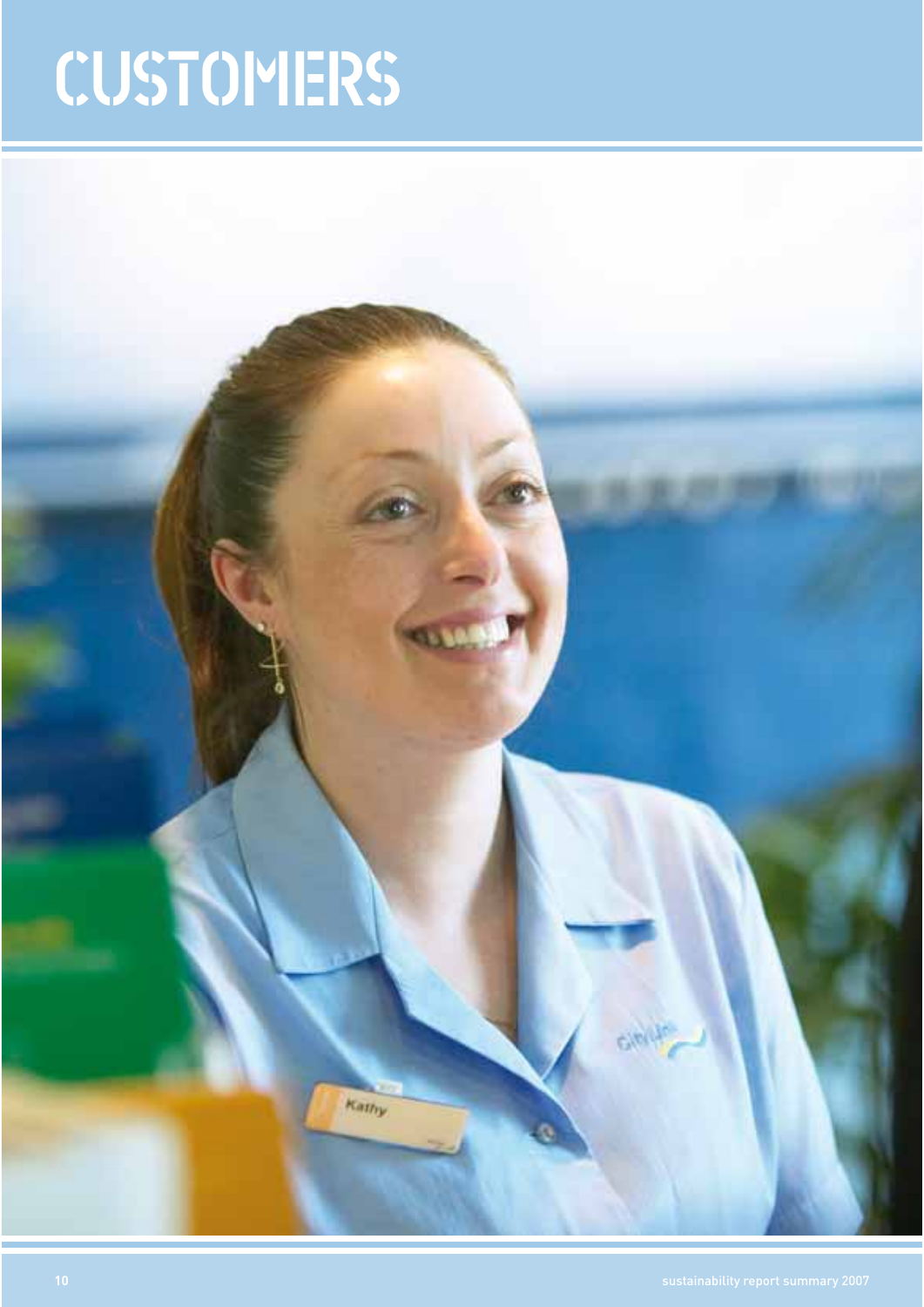## Helping customers in financial need

Transurban has introduced a Financial Hardship Policy to help customers who have difficulty paying their accounts due to personal circumstances beyond their control.

"The policy will help our customers struggling to pay their bills due to illness, unemployment or other unforeseen circumstances—such as the death of a main income earner or medical expenses," says Craig Dent, Transurban's Revenue Management Commercial Manager.

Craig encouraged Transurban to adopt the policy in FY07. "It will help us to respond specifically to customers' individual circumstances so that we can negotiate flexible and reasonable payment solutions. The only condition is that they are in genuine need."

Prior to working for Transurban, Craig was involved in an initiative called The Utility Debt Spiral Project, which explored the close ties between the inability to pay utility bills with poverty.

The project was initiated by the Committee for Melbourne—a think tank with representatives from 170 organisations. It came under the auspices of the United Nations Global Compact (UNGC) program to support responsible and ethical business operations.

"The Utility Debt Spiral Project combined the expertise of business, government and communities to identify ways of reducing the impact of utility bills on the spiral of debt," Craig says.

"Participants agreed that people were entitled to essential services regardless of their ability to pay and that industries should develop hardship policies for disadvantaged customers."

Inspired by the project, Craig urged Transurban to introduce a Financial Hardship Policy for all its customers in Australia. It seemed, he says, to be a natural fit with the Group's Customer 1st philosophy.

While the level of take-up is still growing, the new policy is expected to translate to better customer service, fewer complaints on Transurban's credit management practices and lower bad debt write-off.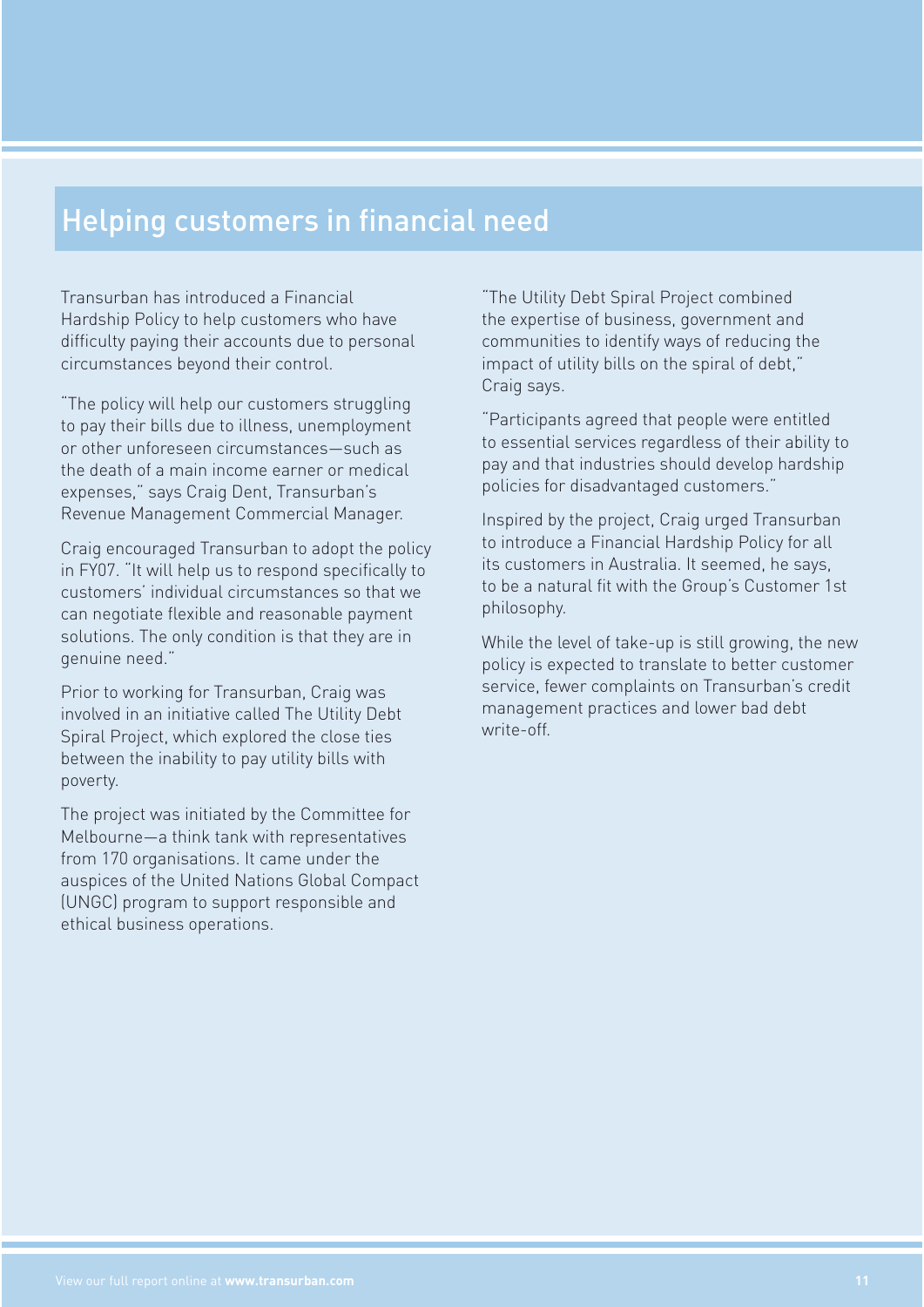# **COMMUNITY**

Transurban manages toll roads over a concession period which can span decades in one instance for 99 years. As we are providing infrastructure and services for the long term, we believe we have an obligation to be involved in our communities.

## Our FY07 achievements

- Contributed around \$800,000 to local communities through partnerships and sponsorships.
- Conducted in-depth formal stakeholder engagement with 38 key organisations in New South Wales and Victoria including cyclists, government representatives, road user groups and local residents (see graph below).
- ▶ Continued to use our Community Relations Framework with the aim of providing a consistent approach across all our operations and all stages of our business model.

## Our commitments in FY08

- **Develop a formal Group-wide Community** Partnership Strategy aligned with the Community Relations Framework.
- Conduct a stakeholder audit and review on Pocahontas 895 in the US.
- Develop an online stakeholder engagement tool to better manage our interactions with key stakeholders, including the improved tracking of community feedback.
- Develop evaluation protocols for community partnerships and sponsorships for each of our assets.

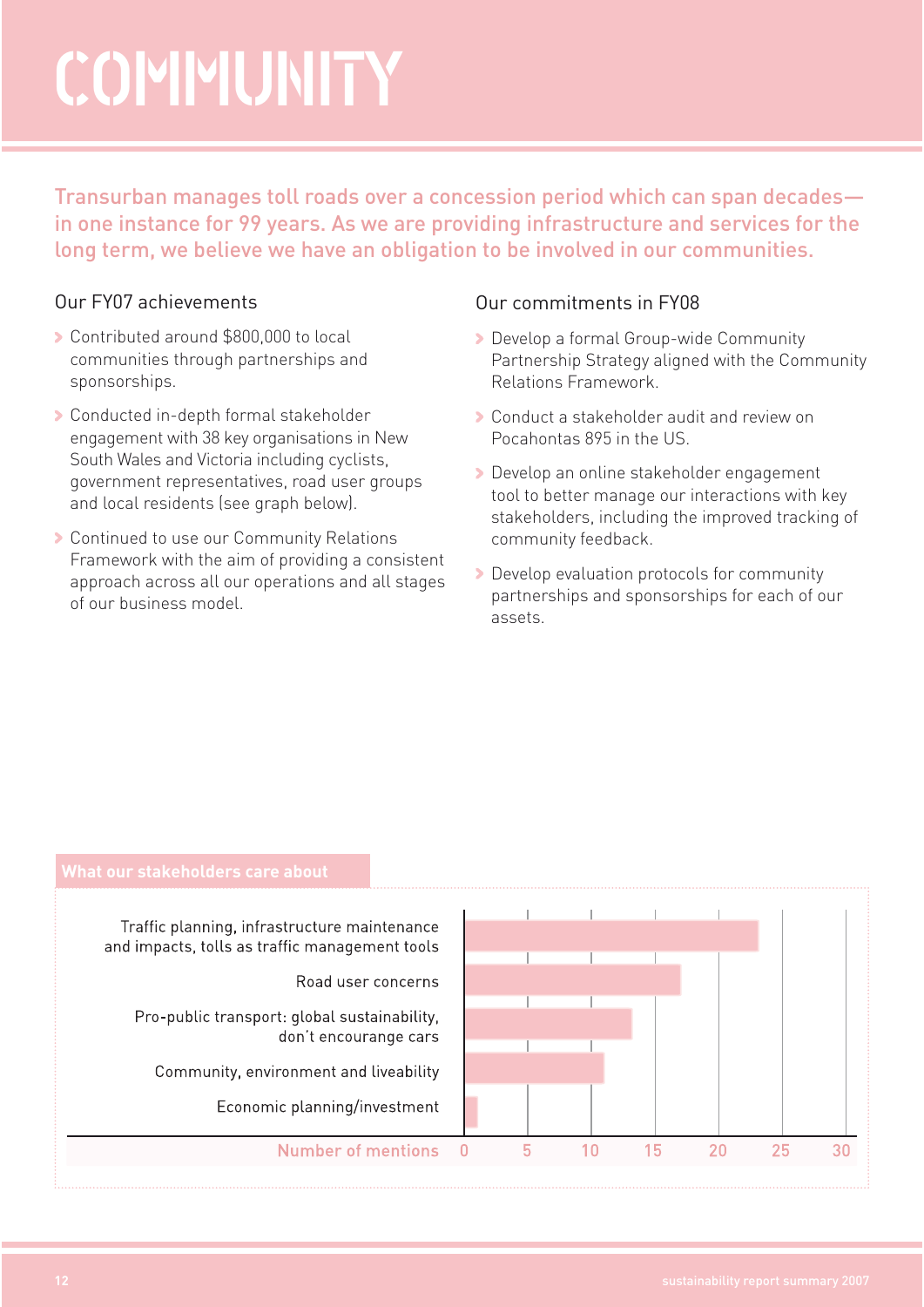A series of murals featuring indigenous totems and elements of nature is helping to build bridges—literally and symbolically—between communities in Melbourne's Moonee Valley.

The urban art project (the first of three projects totalling \$150,000) was installed on a bridge along the Moonee Ponds Creek bike trail, and launched in May 2007 to celebrate National Reconciliation Week, an event designed to build and promote reconciliation between indigenous and non-indigenous Australians.

Transurban Media and Community Relations Advisor Craig Little said CityLink and the Moonee Valley Council had combined forces to recognise the city's indigenous and pioneering history through public art.

"We wanted to provide artists with the chance to work closely with communities and schools to dream up the final designs," Craig says. "The result is a stunning series of works which are culturally significant, highly educational and enhance the environment."

One of the sections, for example, centres on a feather which represents the indigenous connection to nature and acts as a 'floating' link between the Creek's historical events.

Craig says the art project has helped to strengthen relationships with the council and surrounding communities.

"We see ourselves as being a part of the communities surrounding our roads," he explains.



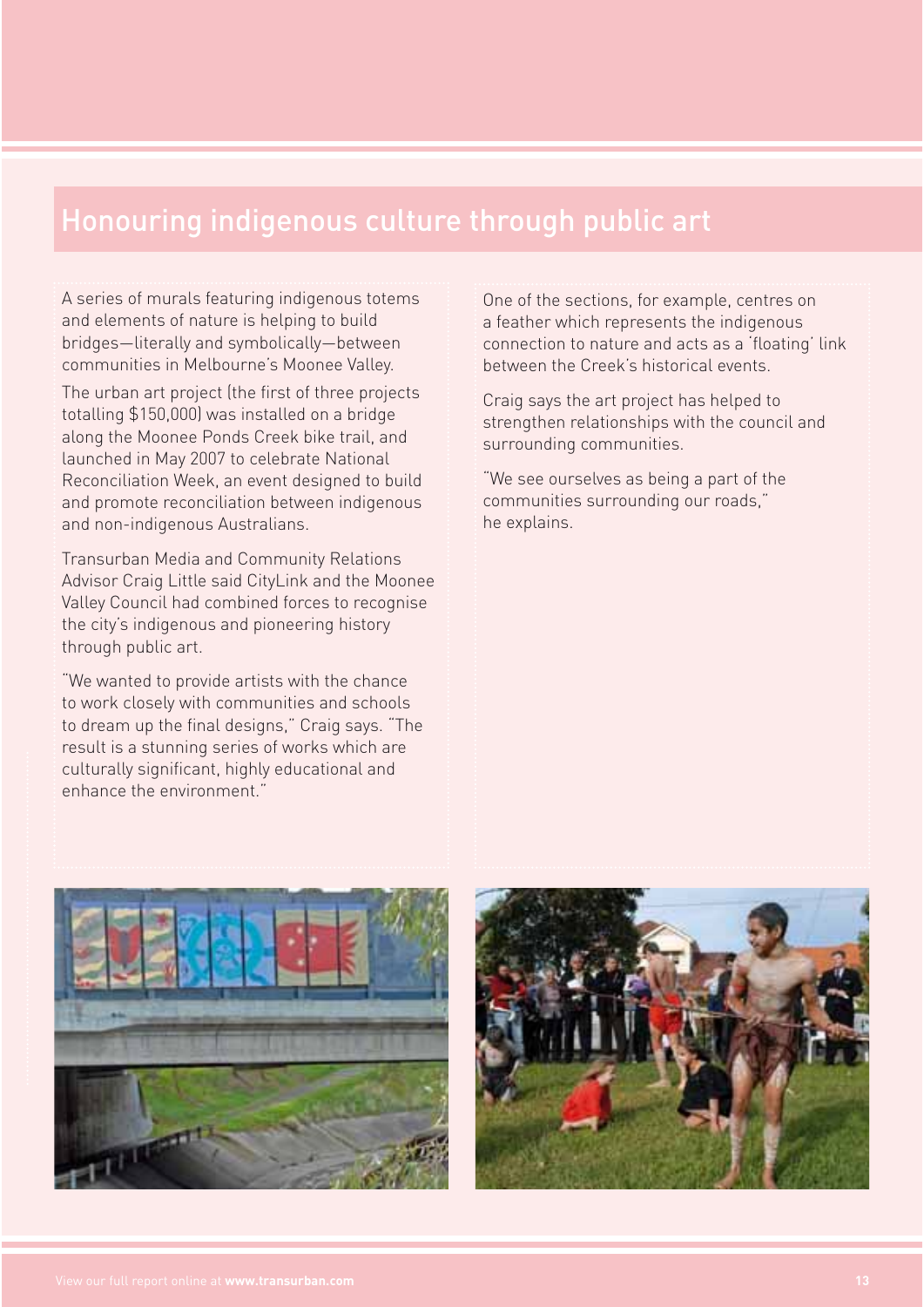## **ENVIRONMENT**

## **Transurban is committed to working towards environmental sustainability in all our activities.**

## Our FY07 achievements

- ▶ Introduced Greenpath—a carbon offset program that allows Australian motorists to offset their GHG emissions (see opposite page).
- Staged rollout of a new Environmental Management System to track and record the environmental impacts of our operations.
- Reduced annual GHG emissions from the CityLink tunnels in Melbourne by 10 per cent (or approximately 3,660 tonnes). More than 78 per cent of the GHG emissions from our operations (Scope 1 and 2 emissions) are produced from the electricity used to power the ventilation systems in the CityLink tunnels.
- > Began a demonstration project for new sustainability standards in road construction on the Southern Link section of CityLink. The most significant of these is to make the construction work carbon neutral.
- > Used 21.2 million litres of potable water to irrigate landscaped areas along CityLink, for tunnel deluge testing and to clean water treatment plant filters. This figure is lower than previous years due to water restrictions. 471,000 litres of potable water was used on Hills M2.
- **Developed an in-house traffic model to more** accurately measure the GHG emissions generated by vehicles on Transurban's roads in Australia. This has allowed us to provide accurate assessments of the emissions savings by driving on our roads compared with competing routes,
- **>** Completed an environment review and an independent biodiversity review on Hills M2.
- ▶ Developed the Hills M2 Noise Management Plan to manage the impacts of traffic noise on the motorway.

## Our commitments in FY08

- **Develop a formal Climate Change Strategy.**
- **>** Continue to investigate ways to significantly reduce our potable water use on CityLink.
- Scope ways to accurately measure our office and roadside waste.
- ▶ Complete rollout of the EMS to Pocahontas 895 in  $tha$   $115$ .
- Scope EMS rollout to the M1, M4 and M5.
- Understand how vulnerable species listed in the biodiversity study are affected by our Hills M2 operations.
- Set GHG emissions targets for our corporate offices and fully-owned assets in Australia (CityLink and Hills M2).
- ▶ Develop a sustainable purchasing policy to quide our choices for goods and services.
- Investigate adapting our GHG emissions traffic model for the US.



### **CityLink potable water use**



\* Transurban significantly reduced its potable water use through the development of its \$1.5 million water treatment plant.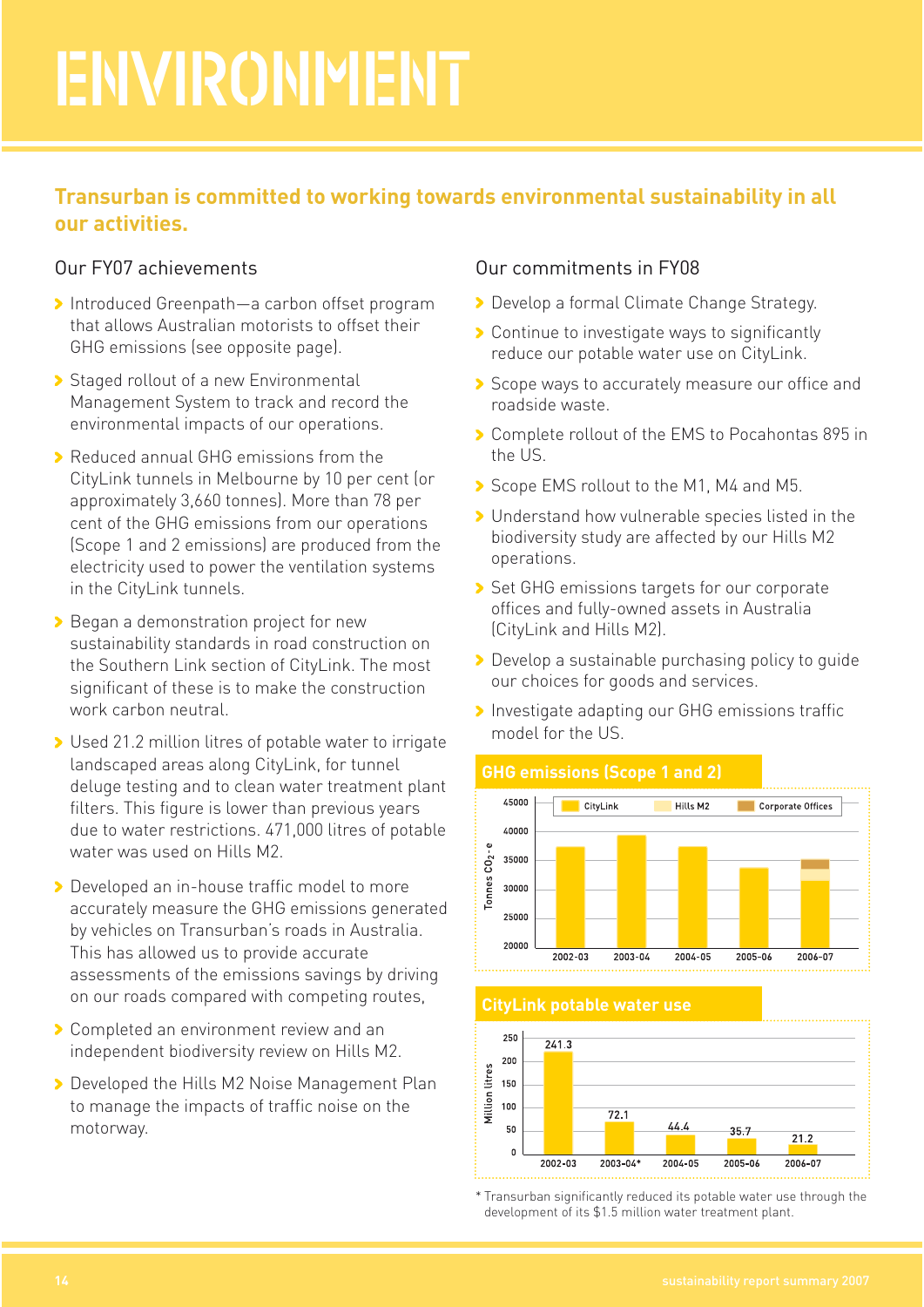## Introducing carbon offset program for customers

Second to the energy sector, transportation is one of the largest contributors to global warming.

Transurban wants to help customers and employees balance their impact on the environment. That's why we've developed Greenpath—as part of our drive towards sustainability.

Launched in June 2007 in partnership with Origin Energy, Greenpath allows Australian motorists and Transurban employees in Australia to elect to offset the GHG emissions produced by their cars by contributing money towards programs that create carbon credits.

Transurban Head of Retail Group Andrew Thornton says the carbon offset programs support the development of renewable energy, energy efficiency projects, methane destruction and tree planting.

Offsets purchased through Greenpath are sourced from Origin Energy's Carbon Reduction Scheme™. The offset programs are accredited and independently verified. All programs are also developed in consultation with the St James Ethics Centre and the Australian Conservation Foundation.

Greenpath also aims to educate motorists about reducing their GHG emissions from driving.

"We believe Greenpath is a world first for a toll road operator," Andrew says. "Let's face it, not all of us can put a windmill or plant 1,000 trees in our backyard. With Greenpath, people can easily and conveniently help offset their greenhouse gas emissions."

The scheme is simple and surprisingly inexpensive. For example, carbon offsets for a medium-sized car that uses unleaded petrol and travels 15,000 kilometres per year costs approximately \$65 each year.

Customers and employees can calculate their vehicle's carbon emissions and offset costs through the Greenpath website.

As part of its commitment to reducing carbon emissions, Transurban is subsidising employees to join the scheme.

For every customer that renews their Greenpath subscription after the first year, the Group will contribute money towards additional offsets on their behalf.

For more information visit www.greenpath.com.au

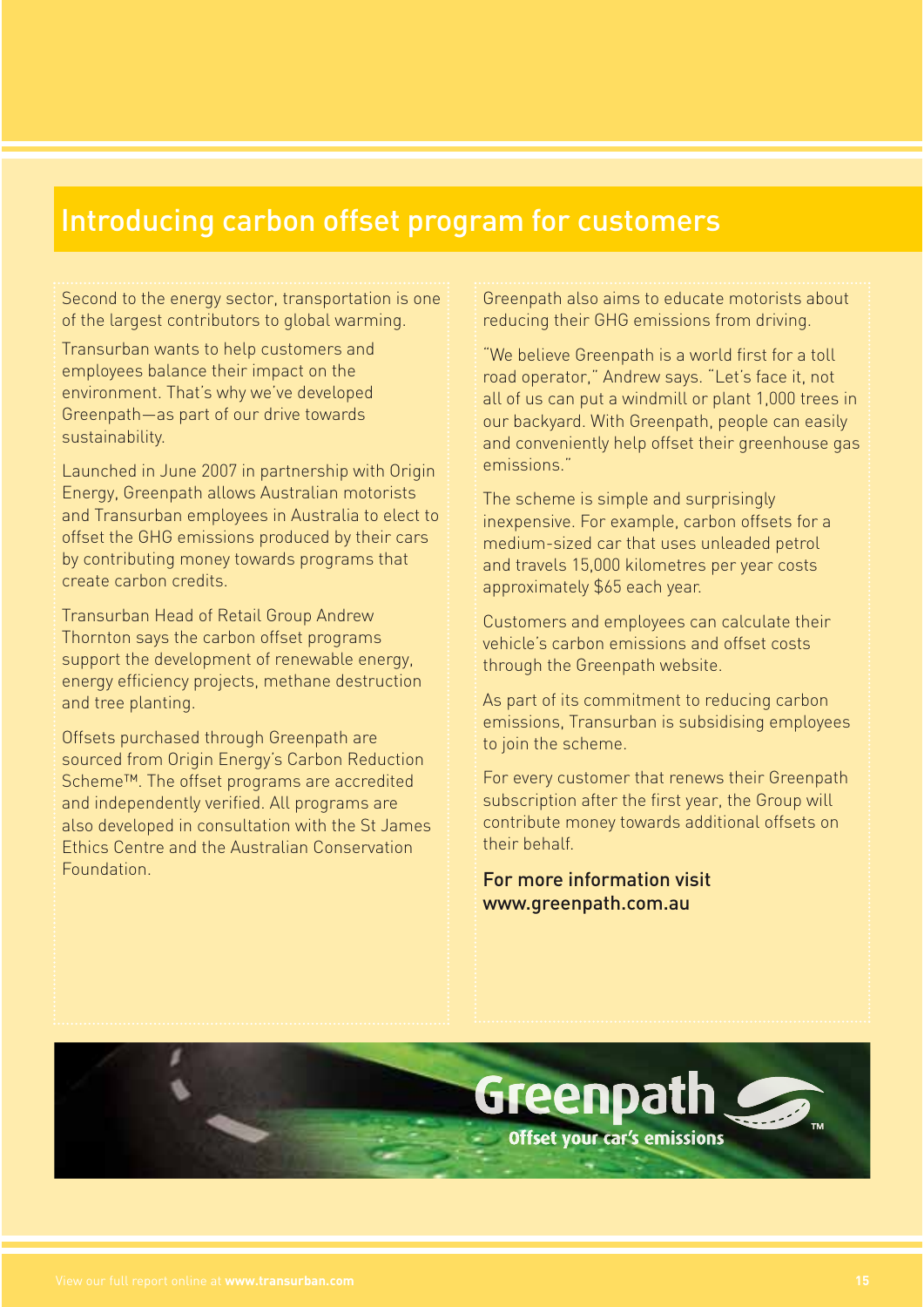# EMPLOYEES

**Transurban's business is built on the skills of its workforce. We strive to be an employer of choice by enhancing the workplace experience, and developing and rewarding people.**

## Our FY07 achievements

- Increased overall employee engagement from 81 per cent in FY06 to 83 per cent. Employee engagement is about people's commitment and active contribution to the organisations they work for.
- Increased employee participation in Transurban's workplace giving program. More than 28 per cent of employees contributed to the program which raised a total of \$83,662 for five partner charities.

We experienced an increase in our Lost Time Injury Occurrence Incidence Rate, which rose from 0.18 in FY06 to 1.06 in FY07. While these were mostly isolated incidences and not attributed to a single cause, some were linked to our office relocation in Melbourne (see opposite page).

## Our commitments in FY08

- Test the capacity and accuracy of our Human Resources data collection systems and try to seek reliable external benchmark data.
- Develop a set of 'lead' indicators and targets to better measure our performance on sustainable employment. Examples of targets under consideration are:
	- employee engagement (a measure of employee satisfaction)
	- diversity of workforce (a comparison against community representation)
	- leadership (diversity participation on leadership teams), and
	- safety (overall performance, lost time frequency).
- **>** Establish Good Company Group representation in the US. In Australia the employee-based group meets to generate ideas and act on Transurban's community and environmental impacts.



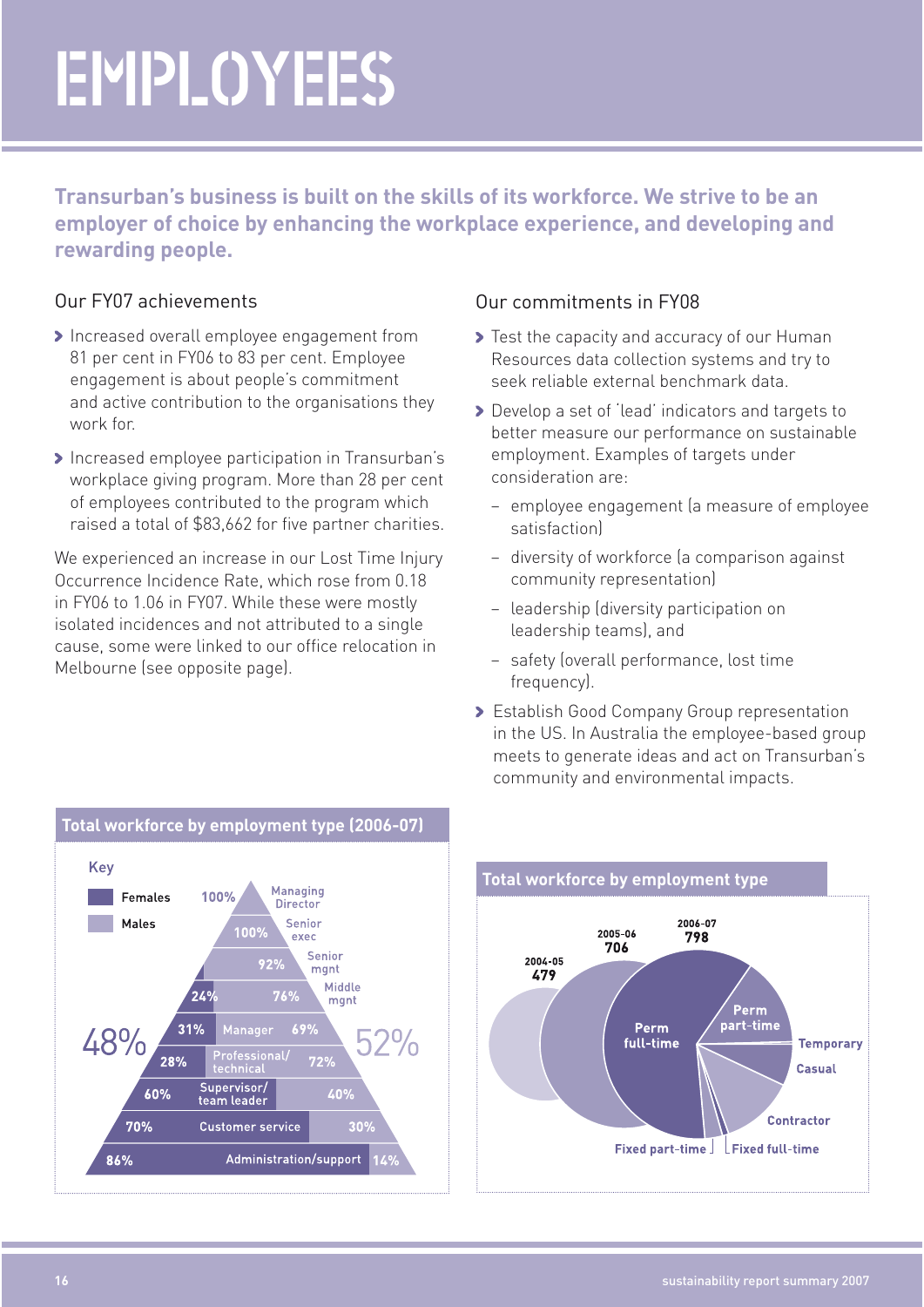## Managing rise in workplace incidents

Transurban's new office in Melbourne's CBD has won the corporate interior design category in the 2007 Interior Design Awards. The Awards are hosted by the Design Institute of Australia, designEX and Artichoke magazine.

The fit-out of 505 Little Collins Street—designed by Melbourne-based Carr Design Group—has been praised for its dynamic open plan design. But the relocation from St Kilda Road to the bigger site in October was not all smooth sailing.

The number of official workplace incidents increased partly as a result of the move, bringing the total rate to 1.06 compared to 0.18 around the same time last year.\*

Five official workplace incidents were recorded in FY07. Three related to neck and back pain, one employee walked into a glass door in the new office cutting and bruising an eye, and another tripped over resulting in a fractured left foot. There were also a handful of instances of people walking into glass doors as decals, or decorative stickers, had not been used to clearly identify them.



Transurban's Australian Human Resources Manager—Operations, Louise McDougall, explains that despite intensive preparations, employees needed some time to adjust to the environment.

"We knew that the most important part of the move was to keep employees engaged and informed throughout the planning. So we organised bus tours for all employees to see our new office beforehand, we set up photo displays of the building and furniture, and consulted with key areas of the business," she says.

"We discussed OH&S issues such as ergonomic assessments but the increase of hazard reports we experienced soon after the move did come as a bit of a surprise."

All the incidents related to the move were investigated immediately. Louise says Transurban employed a small team of ergonomic consultants to the cause of the incidents and to advise employees on their workstation set-up.

Transurban also engaged safety consultants to provide further recommendations to the immediate changes already made. Soon after, Carr Design Group was invited back to provide recommendations for solutions, which led to the design of black decals on the glass for greater visibility.

"When you move, it is obviously a new environment for people to adapt to and you can open yourself to a greater level of risk," says Louise. "Although you try and eliminate whatever risks you can, you can never really predict how people will individually react to a new environment."

\* The Lost Time Injury Occurrence Rate—the incidence rate is the number of lost time injuries and diseases for each 100 workers employed. The formula used is: number of LTI&Ds/number of workers x 100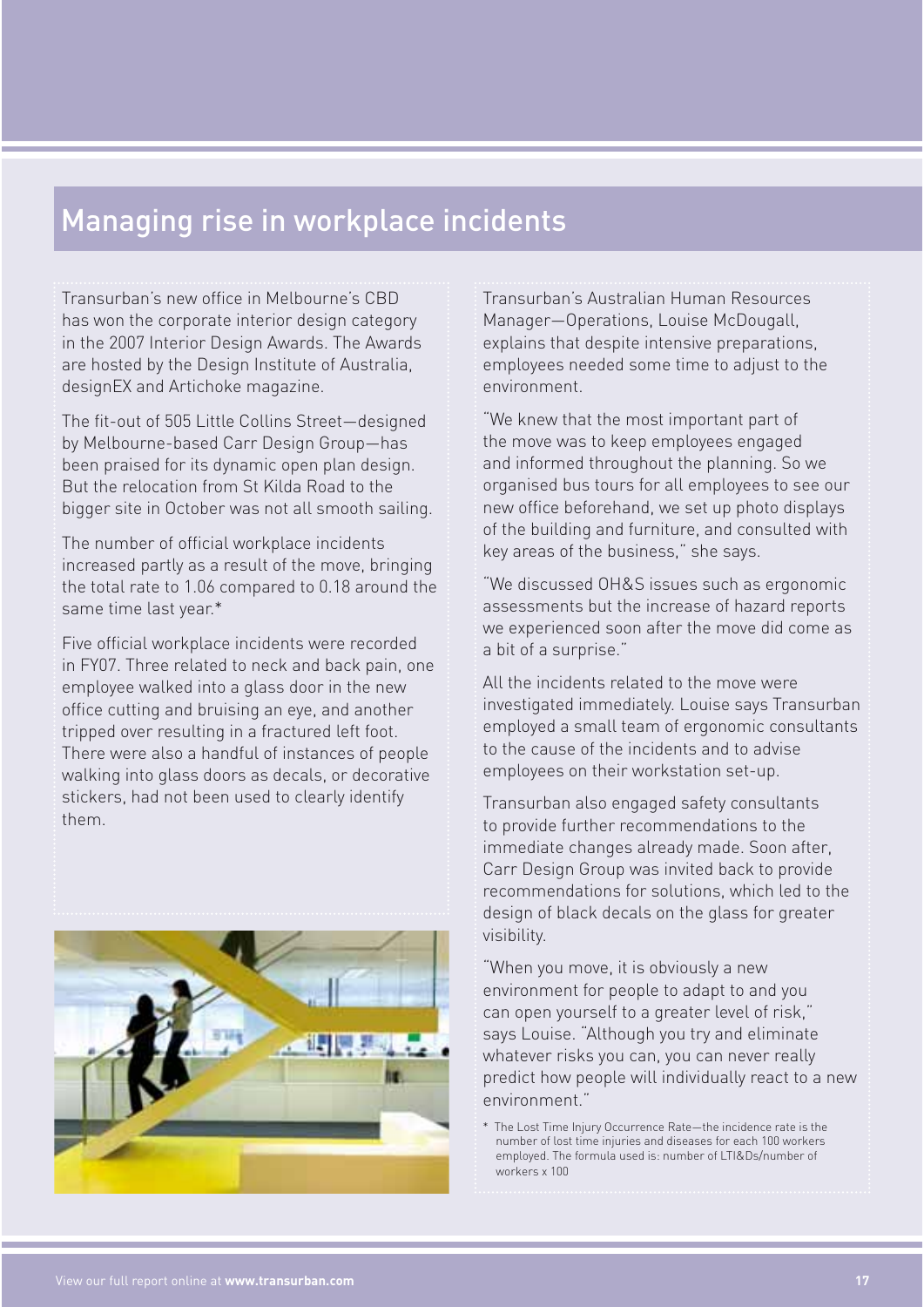## ASSURANCE STATEMENT



Net Balance Management Group Pty Ltd.

Level 1, 190 Queen Street, Melbourne Victoria 2000 Australia Tel: +61 3 8641 6400 Fax +61 3 9600 1295 Web netbalancemanagement.com

## **INDEPENDENT ASSURANCE STATEMENT**

To the Board of Directors and Stakeholders of Transurban:

Transurban Limited (Transurban) commissioned Net Balance Management Group Pty Ltd (Net Balance) to provide an independent assurance of this Sustainability Report 2007 (the 'report'). The report presents Transurban's sustainability performance over the period 1 July 2006 to 30 June 2007. Transurban was responsible for the preparation of the report and this statement represents the assurance provider's independent opinion. Net Balance's responsibility in performing assurance activities is to the management of Transurban alone. Any reliance a third party may place on the Report is entirely at their own risk.

### **Assurance Objective**

The objective of the assurance process is to provide Transurban and its stakeholders with an independent opinion on the accuracy of the sustainability information presented within this Report. This is confirmed through assurance of the information provided at a broad desk-top level, reviewing underlying systems, processes and competencies that support data presented. Our approach to assurance provision is aligned with the AA1000 Assurance Standard to which the lead assurance provider is accredited by the International Register of Certified Auditors UK (IRCA UK).

### **Our Opinion**

Based on the scope of the assurance process, the following represents the assurance provider's opinion:

- The findings of the assurance engagement provide confidence in the reporting processes established and the information provided within the report. The level of data accuracy was found to be high, but some additional improvements to data management, including the reduction of manual aggregation and transcription processes are recommended to reduce potential for minor anomalies. Data trails selected were easily identifiable and traceable, and the personnel responsible were able to reliably demonstrate the origin(s) and interpretation of data.
- The statements made in the report appropriately reflect environmental, social and economic performance achieved during the reporting period.
- All suggested changes were satisfactorily addressed by Transurban prior to finalising the report.

Overall, the assurance provider is satisfied that the report is an appropriate representation of Transurban's sustainability performance during the reporting period. Net Balance has provided suggestions for reporting improvements outlined in a more detailed report presented to Transurban management. A more detailed assurance statement is also located within the Sustainability Report at www.transurban.com.au.

> On behalf of the assurance team 15<sup>th</sup> November 2007 Melbourne, Australia

atshier

Terence Jeyaretnam Director, Net Balance & Lead CSAP (IRCA UK)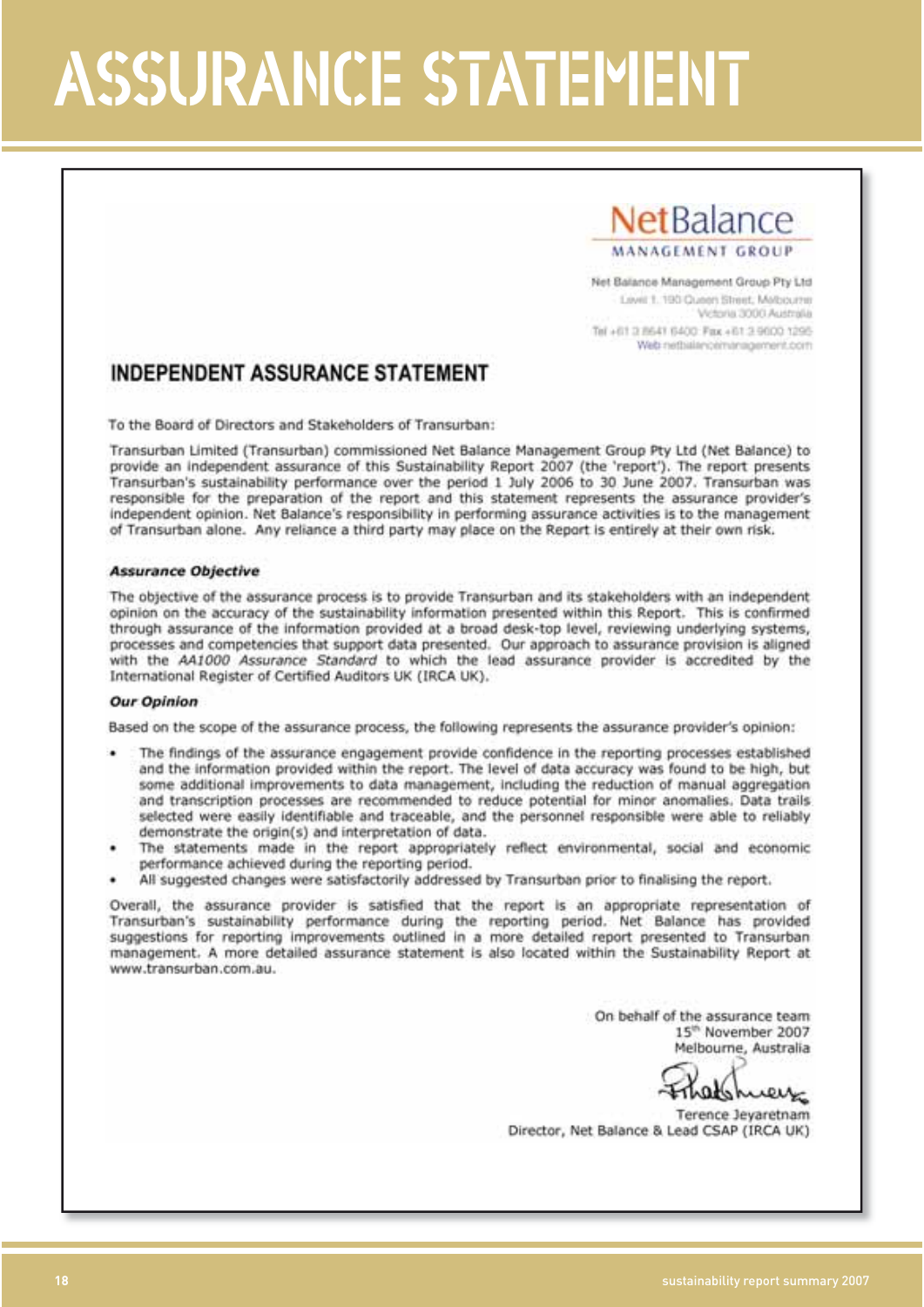"Corporate sustainability has moved very quickly from being 'the right thing to do' to being the absolutely necessary thing to do.

But in order for businesses to really embrace sustainability, they need to be serious about making organisational change—even if it ends up costing more financially in the long term.

That's what having a future is about."

David Ryan AO, Chairman, Transurban Group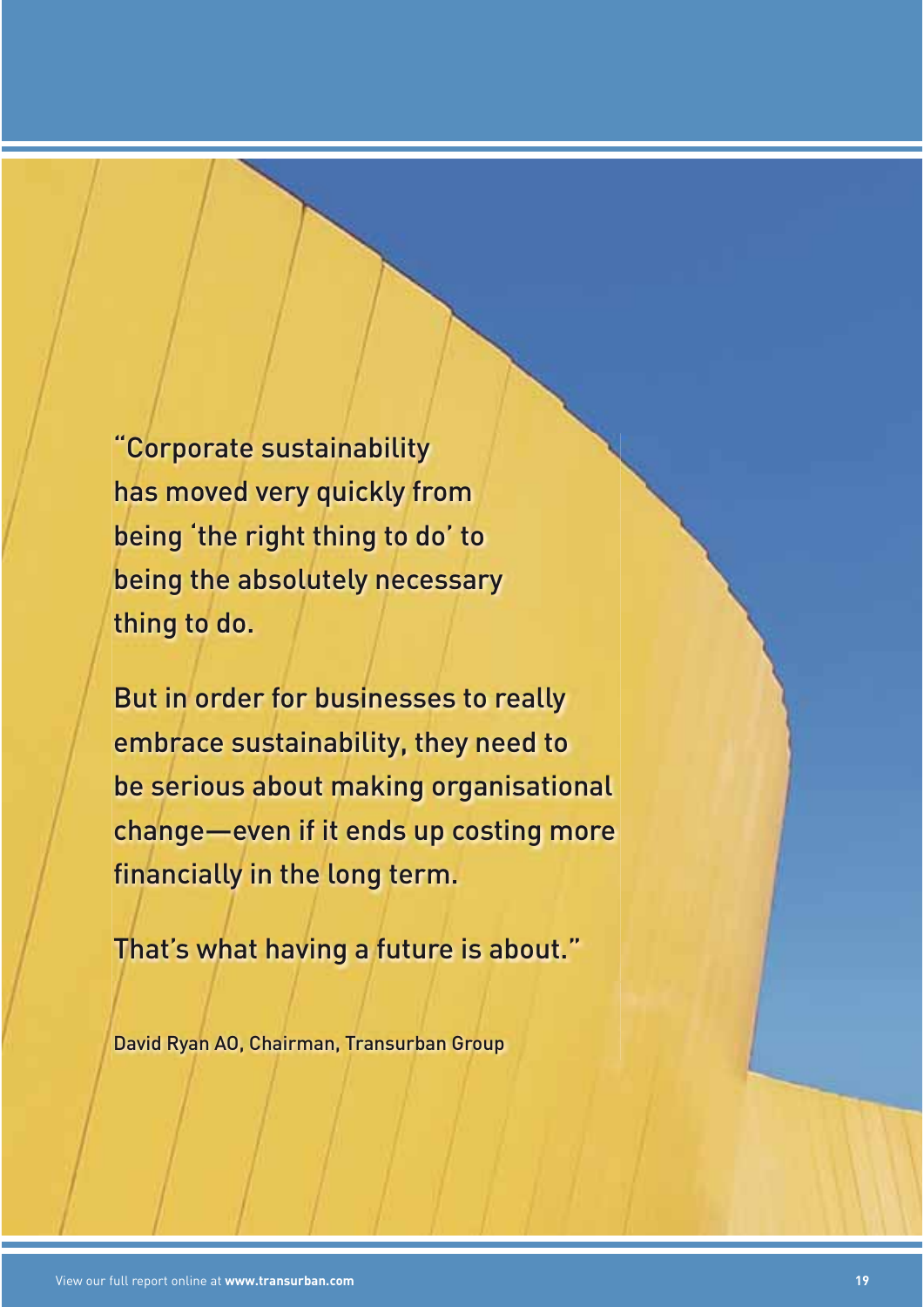## Enquiries and information

For more information on the

### **Kate Ryan**

**The sustainability team**

We welcome your feedback on this summary report.

Email sustainability@transurban.com



Transurban chooses environmentally-responsible printers and papers. This brochure was printed by Mystique, a carbon-neutral printer, on Cyclus 100% recycled paper using vegetable-based inks. www.mystique.com.au